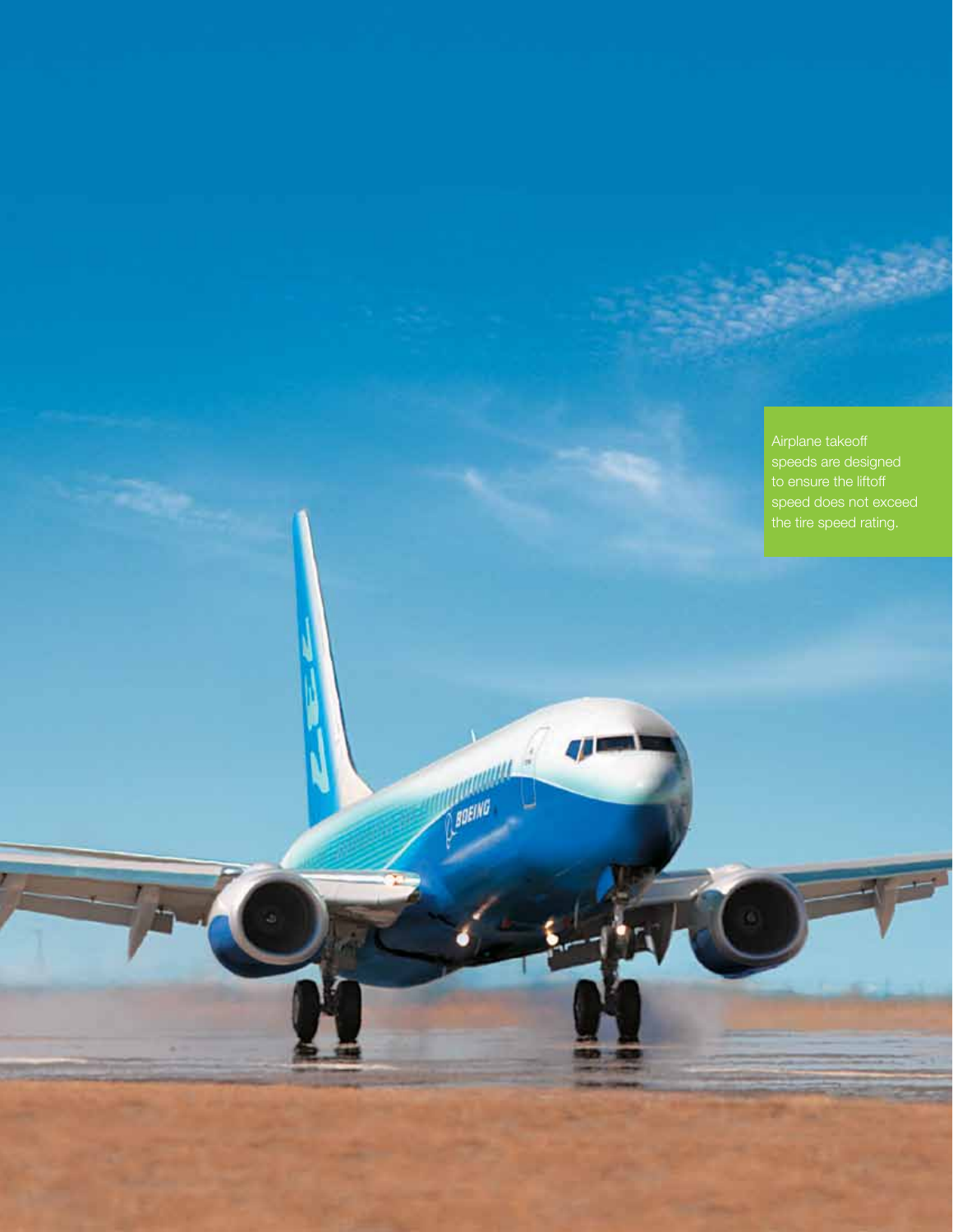# Exceeding Tire Speed Rating During Takeoff

Airplane tires are designed to withstand a wide range of operating conditions, including carrying very high loads and operating at very high speeds. It is common for a jet airplane tire to carry loads as heavy as 60,000 pounds while operating at ground speeds up to 235 miles per hour. To accommodate these operational conditions, each tire has specific load and speed ratings. Tires are carefully designed and tested to withstand operation up to, but not necessarily beyond, these ratings.

By Ingrid Wakefield, Flight Operations Engineer; and Chris Dubuque, Service Engineer, Landing Gear Systems

It is uncommon to exceed the load rating of tires during normal airline operation because the weight and center-of-gravity position of the airplane are well controlled and well understood. However, on occasion the speed rating of tires can be inadvertently exceeded during takeoff.

This article discusses factors that can lead to a tire speed exceedance during takeoff, provides guidance to help prevent such tire overspeed events, and points out that there are no standardized industry maintenance guidelines if an overspeed event occurs.

# **INTRODUCTION**

Boeing is receiving an increasing number of operator inquiries about tire speed limits being exceeded during takeoff. This does not appear to be a new issue. Rather, advanced data acquisition tools on modern airplanes have made operators more aware of tire speed exceedance events.

In most cases, the speed exceedance is small, only a few knots. Boeing is not aware of any of these overspeed events resulting in thrown treads, which suggests that airplane tires in good condition can withstand these small speed exceedances without damage. However, it is important to remember that at high speeds, heat is generated within the tire structure. This

heat, combined with extreme centrifugal forces from high rotational speeds, creates the potential for tread loss. Ensuring that tires are operated within their speed ratings will help prevent possible tread losses and the potential for airplane damage.

### Conditions That Can Lead to Exceeding the Tire Speed Rating During Takeoff

When dispatching an airplane in compliance with the certified Airplane Flight Manual, the airplane takeoff speeds are designed to ensure that the liftoff speed does not exceed the tire speed rating. While rotation and liftoff speeds are generally expressed in knots indicated airspeed, the tire speed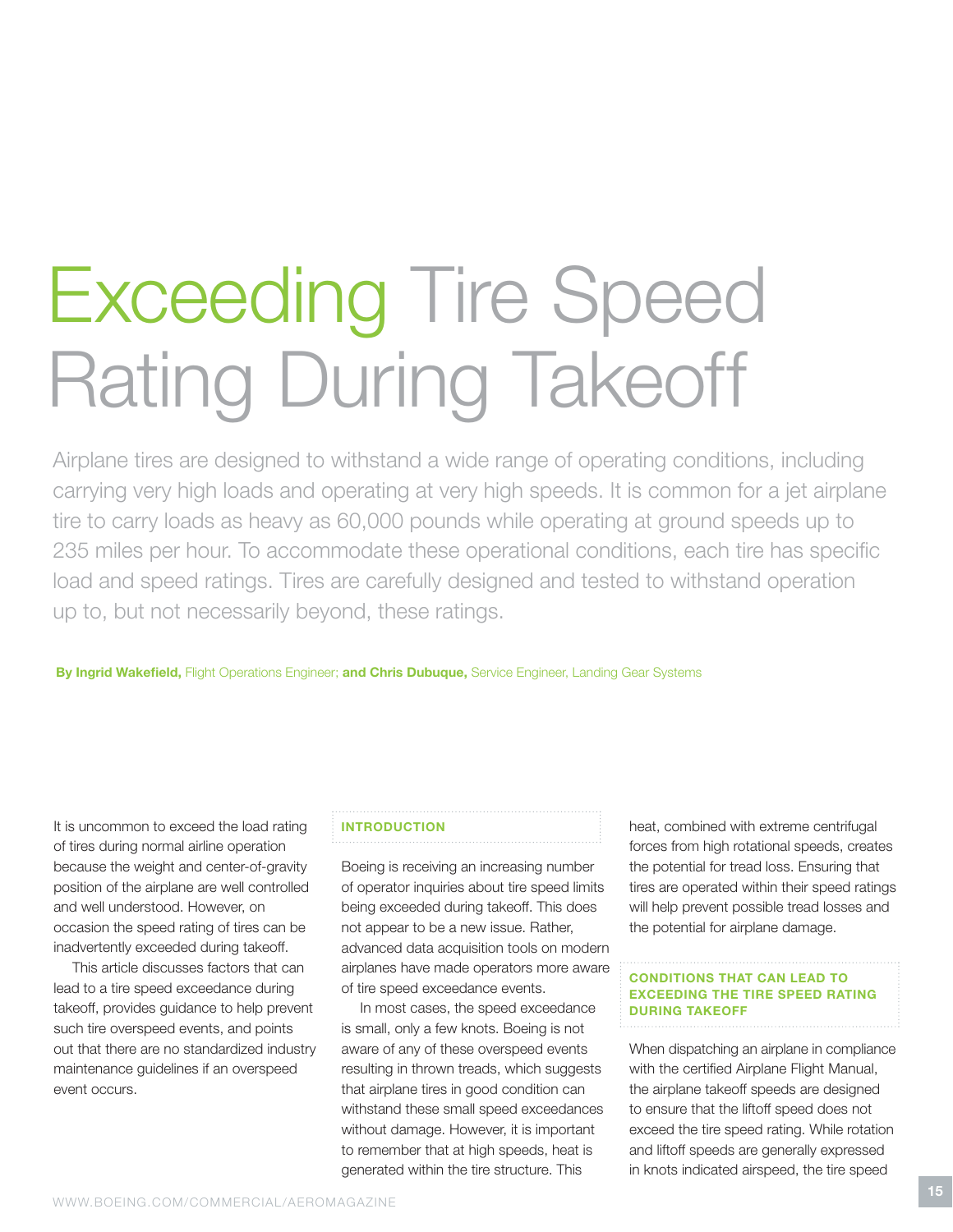limit is the ground speed, which is usually expressed in statute miles per hour. This means that a tire rated at 235 miles per hour is designed for a maximum ground speed at liftoff of 204 knots.

A number of factors can lead to a tirespeed-limit exceedance during takeoff. Typically, this occurs when an airplane is dispatched at or near the tire-speed-limit weight and:

- $\blacksquare$  The airplane rotation rate is slower than the Boeing-recommended rotation rate, and/or
- There is a late rotation, and/or
- The tailwind is higher than anticipated.

Dispatch at or near the airplane's tire speed limit is most likely to occur during takeoffs from airports at high altitudes on warm days, because these conditions tend to drive the ground speed at liftoff of the airplane closer to the tire speed limit. However, tire speed limits can be encountered during takeoff in less severe environmental conditions, such as when scheduling an improved climb takeoff.

Crosswinds can aggravate the situation by unexpectedly shifting into a tailwind, which may further increase the ground speed at liftoff. An unexpected (and therefore unaccounted for) tailwind component will directly add to the ground speed at liftoff.

#### Recommended Takeoff Procedures for all Boeing Airplane Models

Boeing publishes a recommended allengine normal takeoff procedure in the Flight Crew Training Manual (FCTM) for 727, 737 Classic, and Next-Generation 737, 747, 757, 767 and 777 models and in the Flight Crew Operations Manual for 717, MD, and DC models. In order to avoid tirespeed-limit exceedance during takeoff, Boeing stresses adhering to the recommended average all-engine takeoff rotation rate of 2 to 3 degrees per second, which provides adequate tail clearance margins with a target liftoff attitude reached after approximately 3 to 4 seconds (see fig. 1).

Tail clearance margins for all 7-series models except the 717 are also outlined in the FCTM. Tail clearance and tail strike concerns are often the reason flight crews give for opting to use a slower rotation rate than recommended by Boeing. (More information about tail strike prevention can be found in *AERO* first-quarter 2007.)

When dispatching at or near the tirespeed-limit weight, which is most likely to occur at hot temperatures and high elevations, a slower rotation than the Boeing-recommended 2- to 3-degrees-persecond average may increase the actual groundspeed at liftoff beyond the certified tire speed limit. In addition, a slow rotation or under-rotation could significantly increase the runway distance required to reach the 35-foot point, which is another important reason for adhering to the Boeing-recommended rotation procedure.

#### WIND ACCOUNTABILITY

The certified tire-speed-limit weight does not contain any margin for wind accountability. For instance, the FAA-certified takeoff field-length-limit weight typically contains a conservative factor for wind accountability of 1.5 times the tailwind and 0.5 times the headwind. In comparison, the tire-speed-limit weight lacks any such conservative wind factor. Because of this, an unexpected tailwind component not accounted for in the takeoff analysis, occurring during a takeoff at or near the tire-speed-limit weight, may increase the true ground speed at liftoff beyond the tire speed rating.

To avoid a tire-speed-limit exceedance, Boeing recommends to conservatively account for the tailwind component when dispatching at or near the tire-speed-limit weight in a crosswind situation. General guidelines for crosswind takeoffs are outlined in the FCTM. These guidelines include the recommendation to use a higher thrust setting than the minimum required in order to minimize airplane exposure to gusty conditions during rotation, liftoff, and initial climb.

#### 747-400 Case Study

A case study of the 747-400 helps illustrate this point. The operator sporadically exceeded the tire speed limit even though the takeoff analyses showed a notable buffer between the tire-speed-limit weight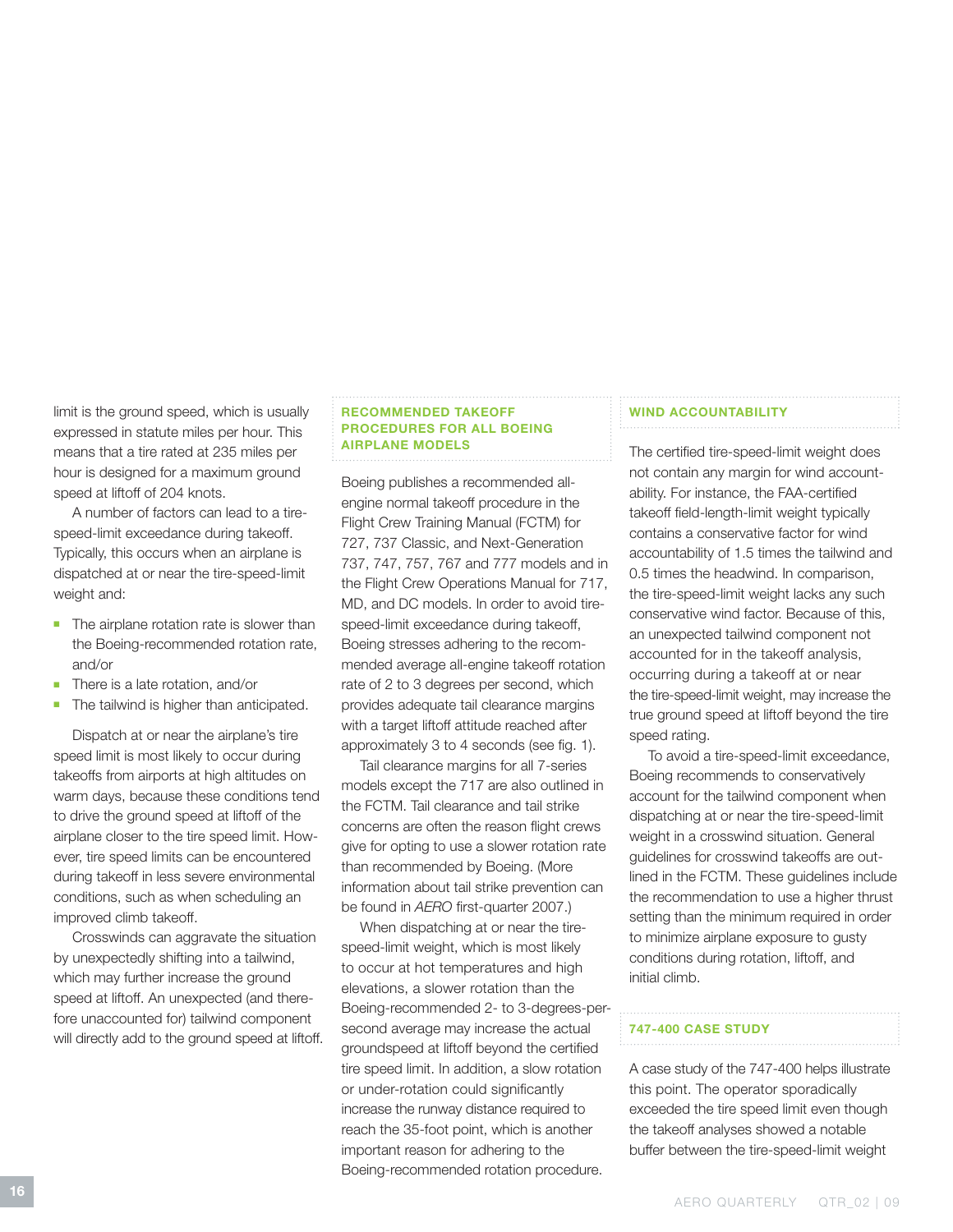## Figure 1: Typical rotation, all engines

adequate tail clearance margins with a target liftoff attitude reached after approximately 3 to 4 seconds.

# 777-200 – 777-300ER



Time (Seconds)

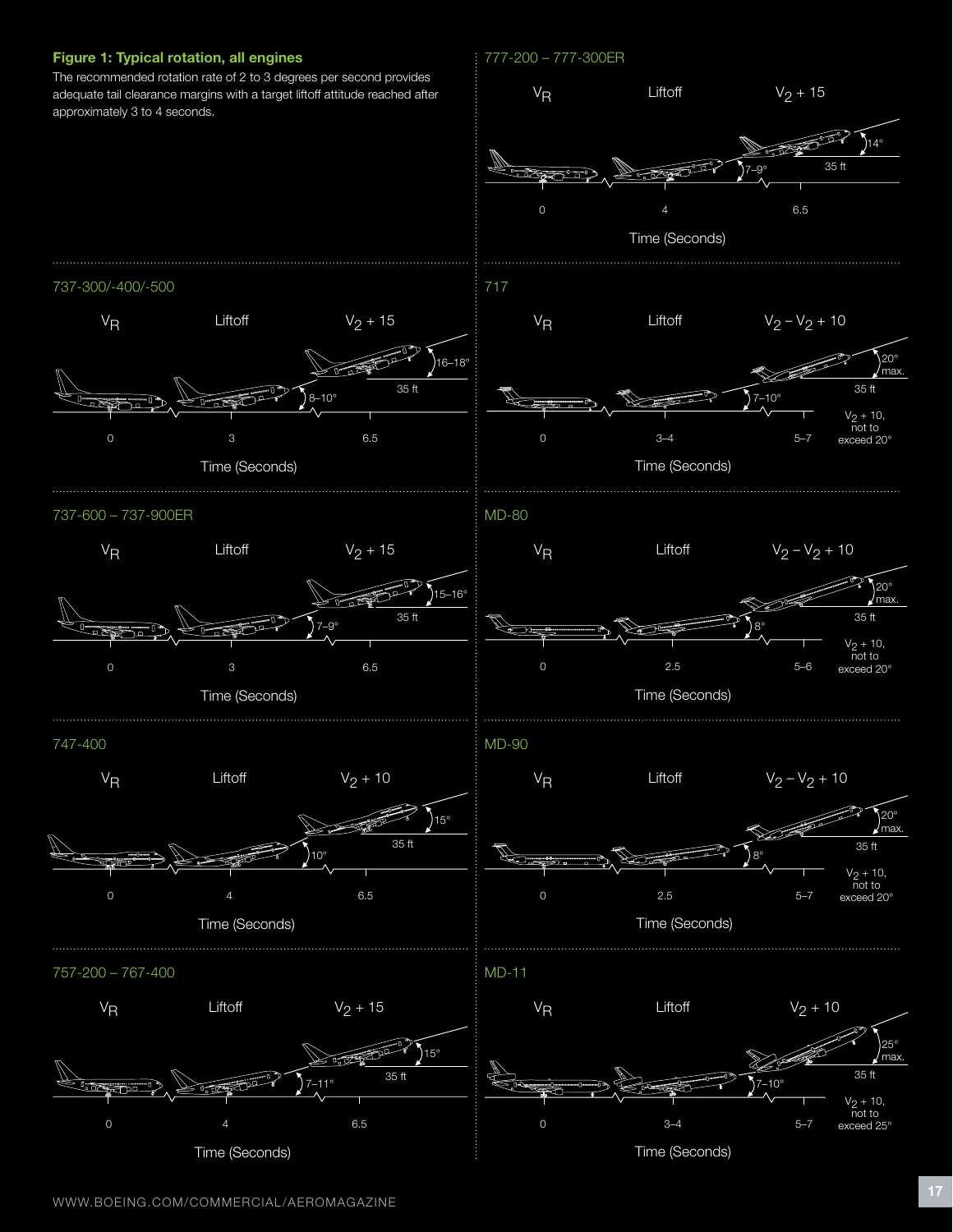### Figure 2: 747 Case study summary

Relatively large weight margins did not result in corresponding speed margins.

| Takeoff I                                        | Takeoff II                                       |
|--------------------------------------------------|--------------------------------------------------|
| Dispatch Weight: 805,000 pounds                  | Dispatch Weight: 825,000 pounds                  |
| Tire-Speed-Limit Weight: 845,000 pounds          | Tire-Speed-Limit Weight: 855,000 pounds          |
| Weight Margin: 40,000 pounds                     | Weight Margin: 30,000 pounds                     |
| Scheduled Ground Speed at Liftoff: 196 knots     | Scheduled Ground Speed at Liftoff: 199 knots     |
| Rated Tire Speed: 204 knots (235 miles per hour) | Rated Tire Speed: 204 knots (235 miles per hour) |
| Speed Margin: 8 knots                            | Speed Margin: 5 knots                            |

# Figure 3: Effect of slow or under-rotation on all-engine takeoff distance

A 747-400 taking off with a rotation rate that is 1 degree per second slower than normal can result in a 4- to 5-knot liftoff speed increase.